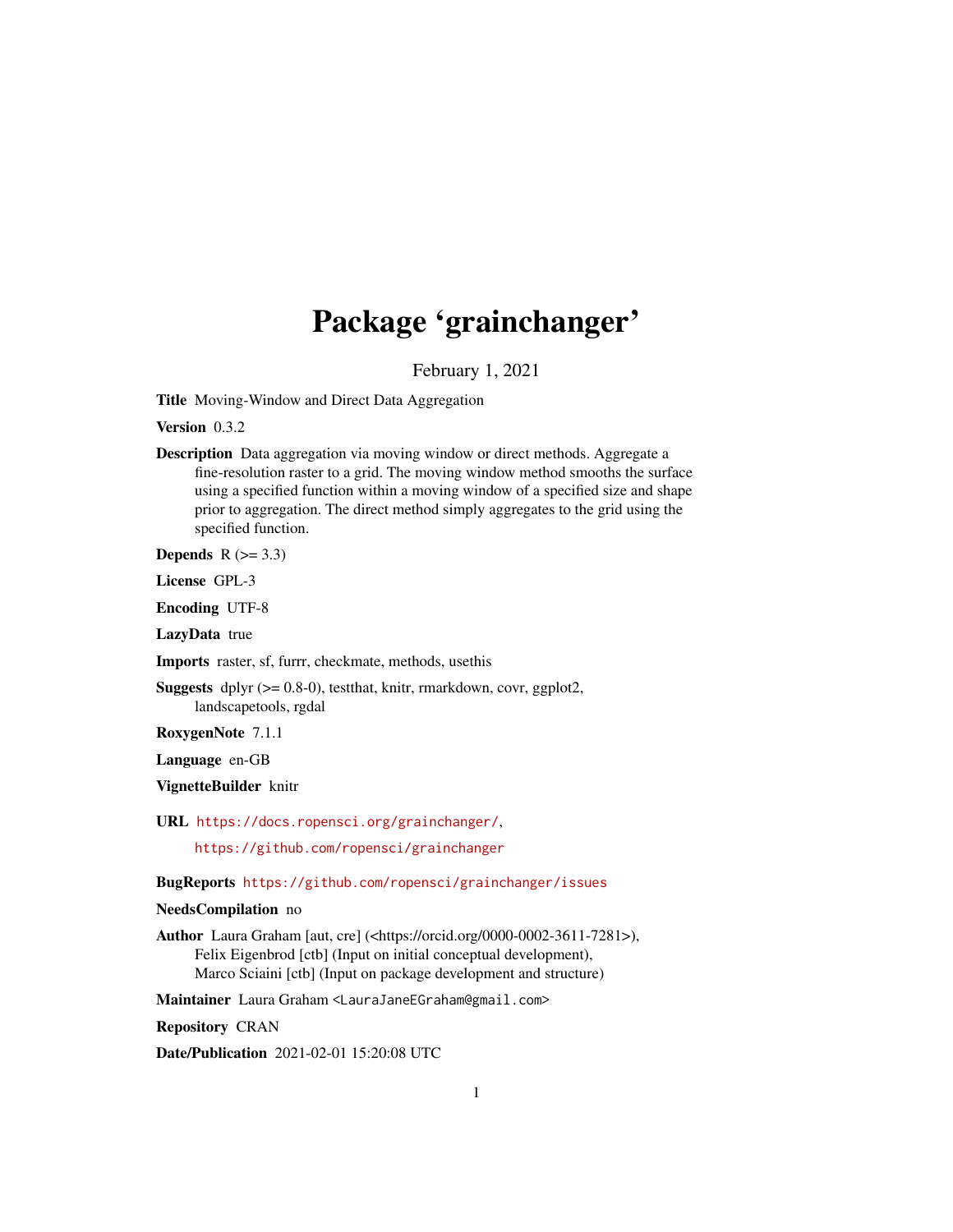## <span id="page-1-0"></span>R topics documented:

#### **Index** [15](#page-14-0)

cat\_ls *Example categorical raster (fine\_dat)*

#### Description

An example map to show functionality on categorical surfaces.

#### Usage

cat\_ls

## Format

A raster layer object.

## Details

Generated with nlm\_mpd() from NLMR and classified with util\_classify() from landscapetools.

#### Source

Sciaini M, Fritsch M, Scherer C, Simpkins CE. NLMR and landscapetools: An integrated environment for simulating and modifying neutral landscape models in R. Methods in Ecology and Evolution. 2018; 00:1-9. https://doi.org/10.1111/2041-210X.13076

Marco Sciaini and Matthias Fritsch (2018). landscapetools: Landscape Utility Toolbox. R package version 0.4.0. https://CRAN.R-project.org/package=landscapetools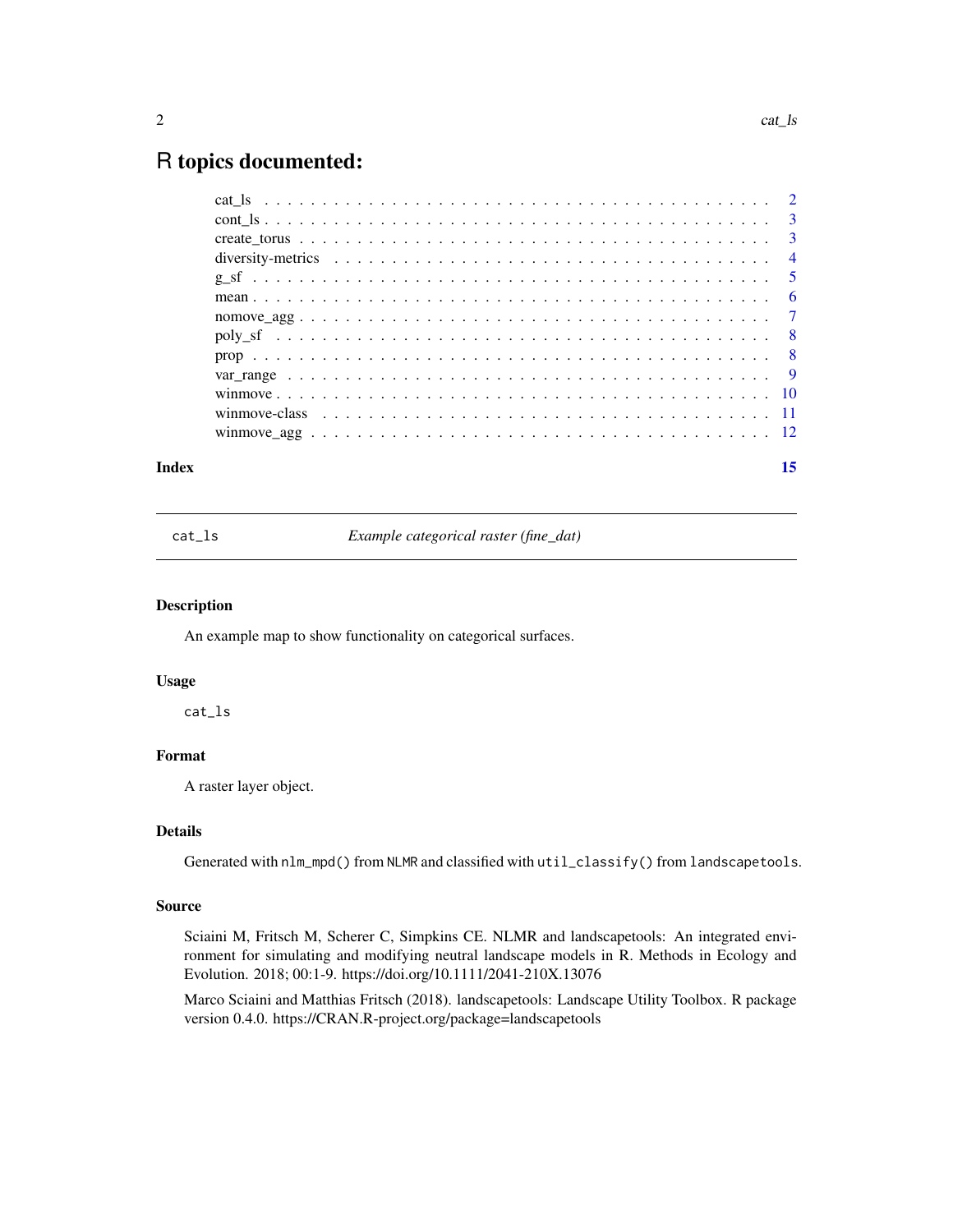<span id="page-2-0"></span>

#### Description

An example map to show functionality on continuous surfaces.

#### Usage

cont\_ls

## Format

A raster layer object.

## Details

Generated with nlm\_mpd() from NLMR.

#### Source

Sciaini M, Fritsch M, Scherer C, Simpkins CE. NLMR and landscapetools: An integrated environment for simulating and modifying neutral landscape models in R. Methods in Ecology and Evolution. 2018; 00:1-9. https://doi.org/10.1111/2041-210X.13076

create\_torus *Pad a raster by a specified radius*

## Description

This function pads a raster by a specified number of cells, creating the effect of a torus. This function is intended for use on simulated landscapes, in order to avoid edge effects

## Usage

create\_torus(dat, dpad)

#### Arguments

| dat  | The raster dataset to pad                                               |
|------|-------------------------------------------------------------------------|
| dpad | The amount by which to pad the raster (in the same units as the raster) |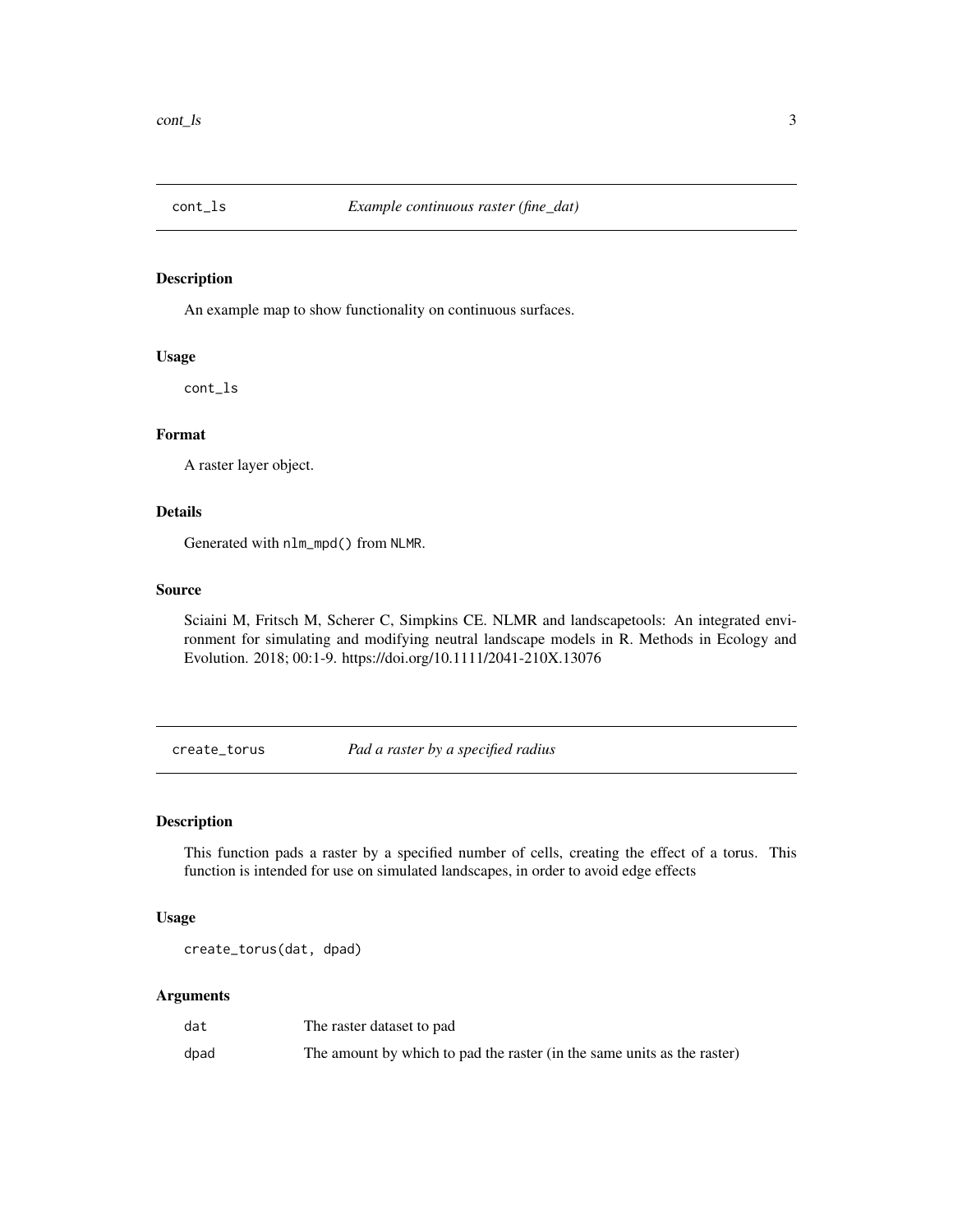## <span id="page-3-0"></span>Details

A torus is an infinite surface where the top joins the bottom, and the left side meets the right side. See https://en.wikipedia.org/wiki/Torus for a full mathematical description.

In this function, the torus effect is achieved by adding the specified number of rows of the top of the raster to the bottom (and vice versa) and the specified number of rows of the right of the raster to the left (and vice versa)

## Value

raster. Original raster padded by r cells with torus effect (see Details)

## Examples

```
data(cat_ls)
d \le create_torus(dat = cat_ls, dpad = 5)
```
diversity-metrics *Diversity metrics*

## Description

A range of functions to calculate well known landcover diversity metrics

## Usage

```
## S3 method for class 'winmove'
shdi(x, lc_class, d, type, ...)
## S3 method for class 'numeric'
shdi(x, lc_class, ...)
## S3 method for class 'winmove'
shei(x, lc_class, d, type, ...)
## S3 method for class 'numeric'
shei(x, lc_class, ...)
```
#### Arguments

| $\mathsf{x}$ | numeric, winmove. The data over which to calculate the diversity metrics                                                                          |
|--------------|---------------------------------------------------------------------------------------------------------------------------------------------------|
| lc_class     | numeric. The class values to include in the diversity metric calculation                                                                          |
| d            | numeric. If type=circle, the radius of the circle (in units of the CRS). If<br>type=rectangle the dimension of the rectangle (one or two numbers) |
| type         | character. The shape of the moving window                                                                                                         |
| $\cdots$     | further arguments passed to or from other methods                                                                                                 |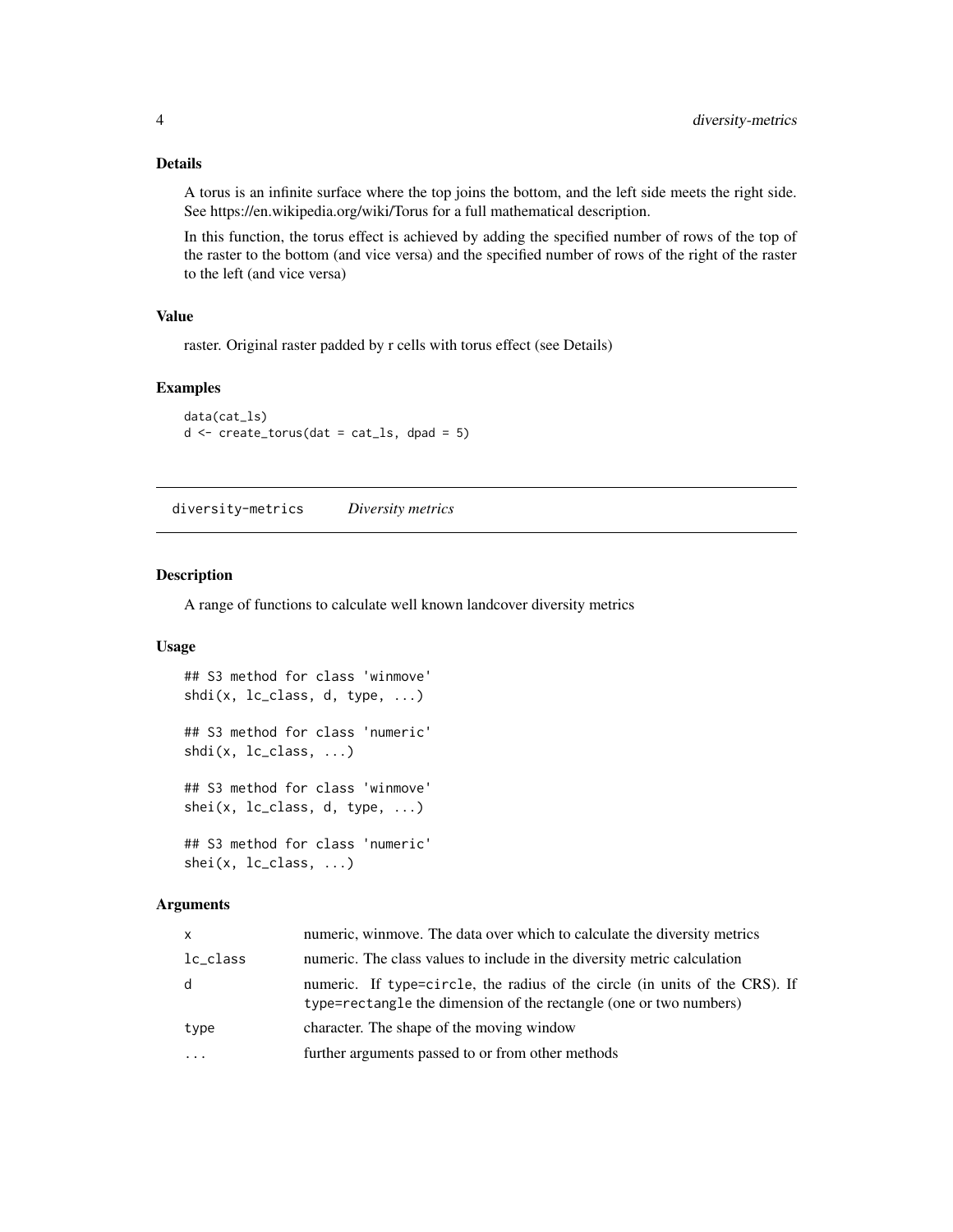## <span id="page-4-0"></span>Details

Currently provided diversity metrics are Shannon diversity and Shannon evenness. Open a new issue (https://github.com/laurajanegraham/grainchanger/issues) to request additional diversity metrics.

#### Value

If  $class(x) == "winmove", a smoothed raster with the diversity metric calculated within the spec$ ified moving window

If class( $x$ ) == "numeric", a single value representing the diversity metric in  $x$ 

#### References

McGarigal, K. and Marks, B.J., 1995. FRAGSTATS: spatial pattern analysis program for quantifying landscape structure. *Gen. Tech. Rep. PNW-GTR-351. Portland, OR: US Department of Agriculture, Forest Service, Pacific Northwest Research Station. 122 p, 351.*

#### Examples

```
# load required data
data(cat_ls)
# convert data to object of class winmove
cat_ls <- new("winmove", cat_ls)
# calculate Shannon diversity in a rectangular window of dimension 5
d \le - \text{shdi}(\text{cat}\_ls, d = 5, \text{ type} = \text{"rectangle", lc}\_class = 1:4)# convert data to object of class numeric
cat_ls <- raster::values(cat_ls)
# calculate Shannon evenness
d \leftarrow \text{shei}(\text{cat}\_ls, \_lc\_class = 1:4)
```
g\_sf *Example grid (coarse\_dat)*

#### **Description**

An example grid to show functionality when aggregating using an sf object.

#### Usage

g\_sf

## Format

An sf object.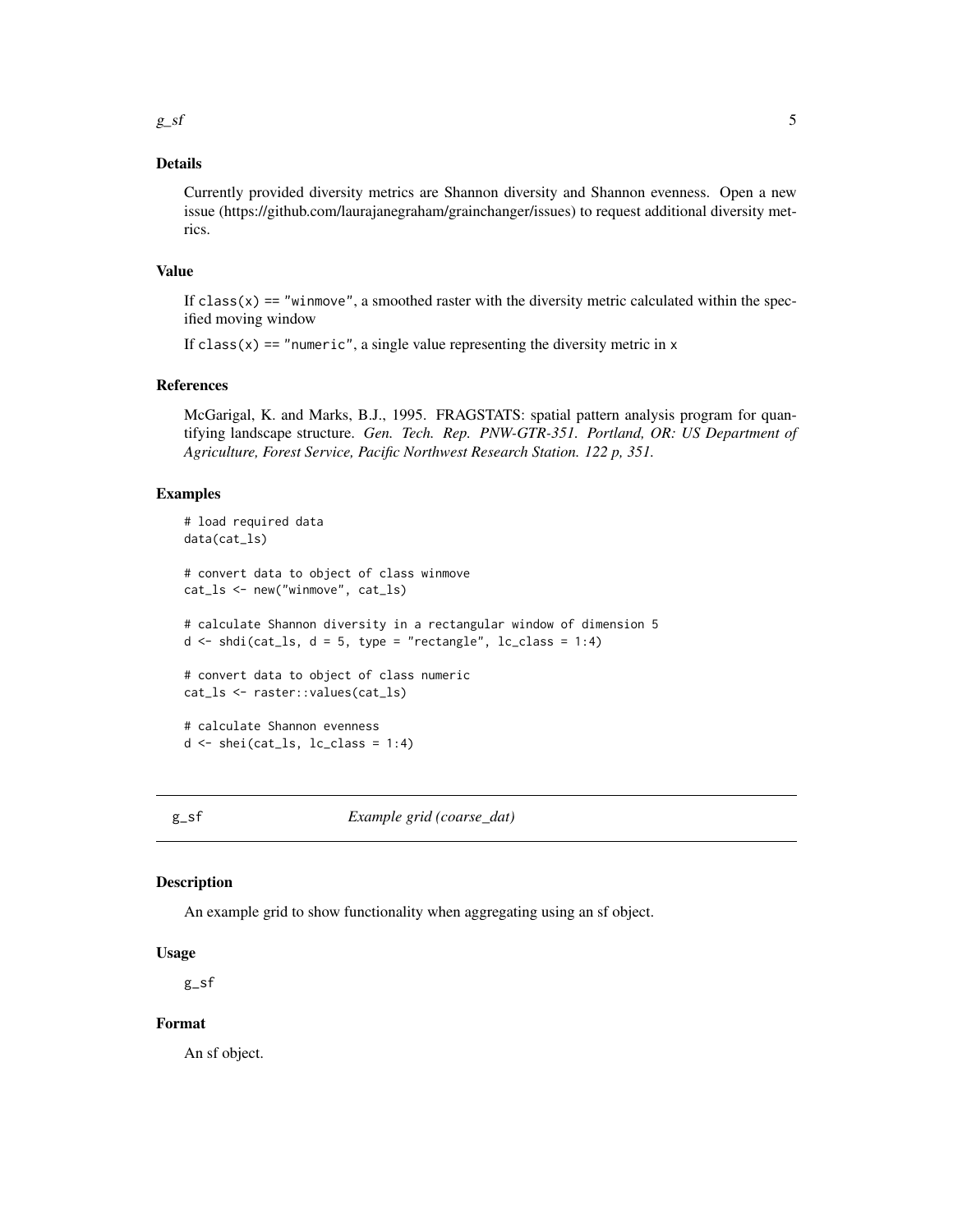<span id="page-5-0"></span>Generated with nlm\_mpd() and converted to sf.

#### Source

Sciaini M, Fritsch M, Scherer C, Simpkins CE. NLMR and landscapetools: An integrated environment for simulating and modifying neutral landscape models in R. Methods in Ecology and Evolution. 2018; 00:1-9. https://doi.org/10.1111/2041-210X.13076

mean *Arithmetic mean*

## Description

An extension to mean for objects of class winmove

## Usage

 $mean(x, \ldots)$ 

## S3 method for class 'winmove'  $mean(x, d, type, ...)$ 

## Arguments

| $\mathsf{x}$ | RasterLayer. The data over which to calculate the mean value within a moving<br>window                                                            |
|--------------|---------------------------------------------------------------------------------------------------------------------------------------------------|
| .            | further arguments passed to or from other methods                                                                                                 |
| d            | numeric. If type=circle, the radius of the circle (in units of the CRS). If<br>type=rectangle the dimension of the rectangle (one or two numbers) |
| type         | character. The shape of the moving window                                                                                                         |

## Value

RasterLayer. A smoothed raster with the mean calculated within the specified moving window

## Examples

```
# load required data
data(cont_ls)
# convert data to object of class winmove
cont_ls <- new("winmove", cont_ls)
# aggregate using a circular window with radius 3
d \le - mean(cont_ls, d = 3, type = "circle")
```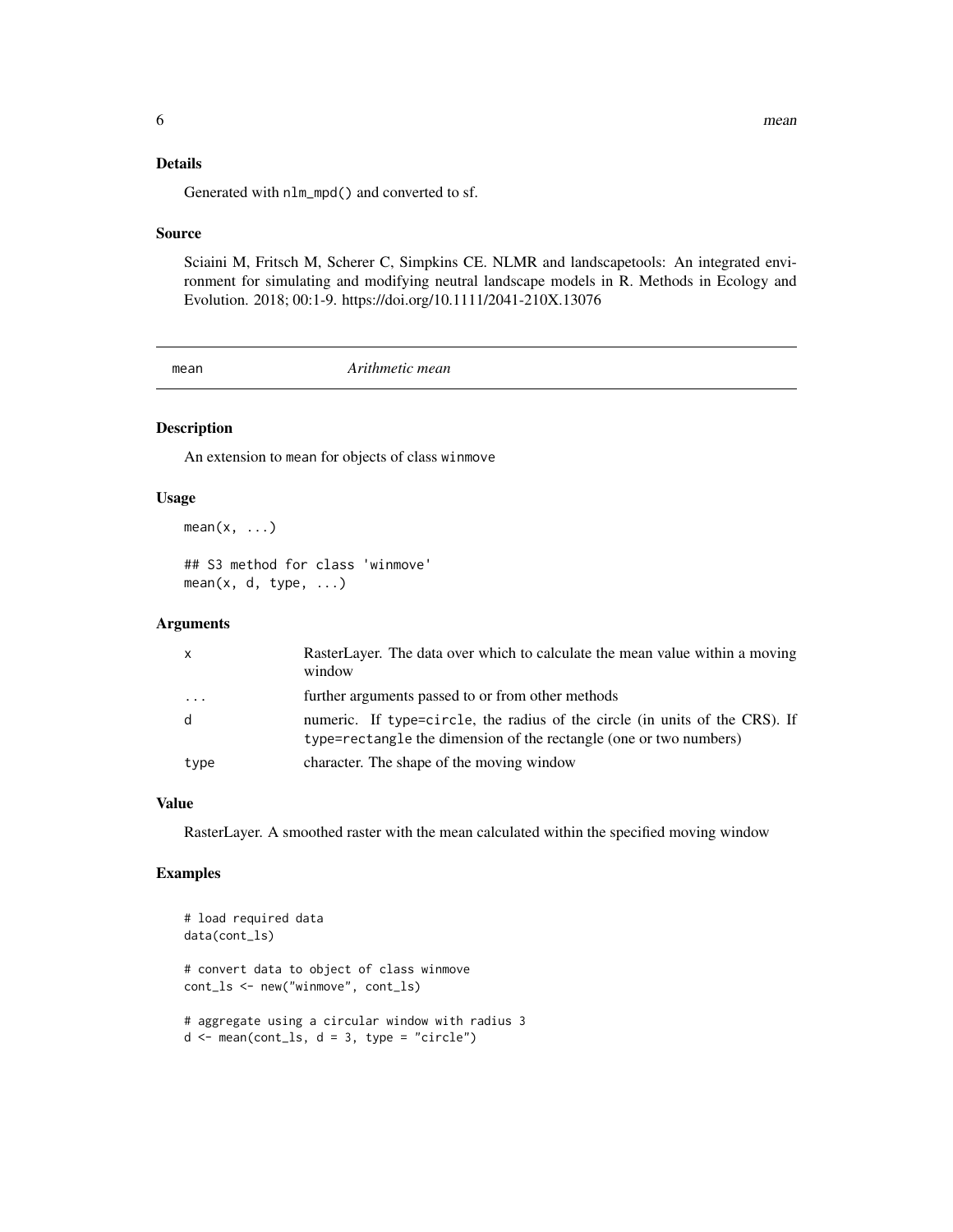<span id="page-6-0"></span>

## Description

Calculate the value for a given function for each cell in a larger resolution grid.

## Usage

nomove\_agg(coarse\_dat, fine\_dat, agg\_fun, is\_grid = TRUE, quiet = FALSE, ...)

## Arguments

| coarse_dat | sf, Raster* or Spatial* object. The coarse grain data (response data) across<br>which to calculate the aggregated function                                                                                                                                                                                                                   |
|------------|----------------------------------------------------------------------------------------------------------------------------------------------------------------------------------------------------------------------------------------------------------------------------------------------------------------------------------------------|
| fine_dat   | Raster* object. Raster* object. The fine grain data (predictor / covariate data) to<br>aggregate                                                                                                                                                                                                                                             |
| agg_fun    | function The function to apply. The function fun should take multiple numbers,<br>and return a single number. For example mean, modal, min or max. It should<br>also accept a na.rm argument (or ignore it, e.g. as one of the 'dots' arguments.<br>For example, length will fail, but function(x, )na.omit(length(x)) works. See<br>Details |
| is_grid    | logical. Use TRUE (default) if g contains only rectangular cells (i.e. a grid). If g<br>is any other polygon file, this should be set to false                                                                                                                                                                                               |
| quiet      | logical. If FALSE (default) and is_grid == TRUE the user gets a warning that the<br>aggregation assumes all cells are rectangular                                                                                                                                                                                                            |
| $\cdots$   | further arguments passed to or from other methods                                                                                                                                                                                                                                                                                            |

## Details

grainchanger has several built-in functions. Functions currently included are:

- shdi Shannon diversity, requires the additional argument lc\_class (vector or scalar)
- shei Shannon evenness, requires the additional argument lc\_class (vector or scalar)
- prop Proportion, requires the additional argument lc\_class (scalar)
- var\_range Range (max min)

Note that nomove\_agg can be run in parallel using plan(multiprocess) from the future package.

#### Value

Raster (if input is Raster) or numeric vector (if input is sp or sf object) containing values calculated for each coarser cell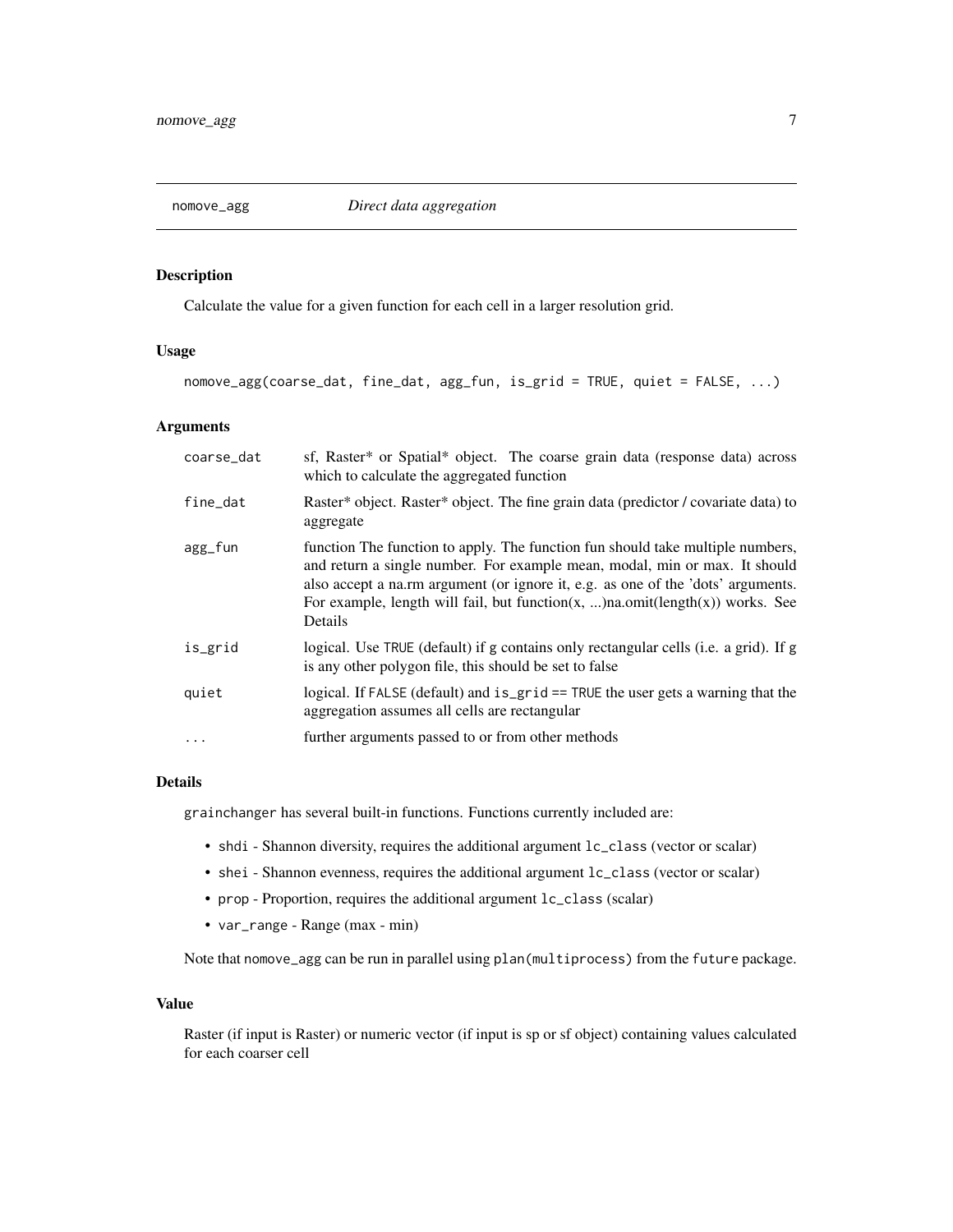#### Examples

```
# load required data
data(g_sf)
data(cont_ls)
data(cat_ls)
# aggregate using mean
d <- nomove_agg(g_sf, cont_ls, mean)
# aggregate using Shannon evenness
d <- nomove_agg(g_sf, cont_ls, shei, lc_class = 1:4)
```
poly\_sf *Example polygon (coarse\_dat)*

#### Description

An example non-gridded coarse data to show functionality when aggregating using an sf object.

#### Usage

poly\_sf

#### Format

An sf object.

#### Details

```
Generated with sf::st\_make\_grid(sf::st\_as\_sfc(sf::st\_bbox(cont\_ls)), cellsize = 13, square
= FALSE)
```
prop *Calculate proportion of a given value*

#### Description

Calculate the proportion of a given value present within a raster. Useful for calculating land-cover or soil type proportions. Should be used with a categorical raster

```
prop(x, lc_class, ...)
## S3 method for class 'winmove'
prop(x, lc_class, d, type, ...)
## S3 method for class 'numeric'
prop(x, lc_class, ...)
```
<span id="page-7-0"></span>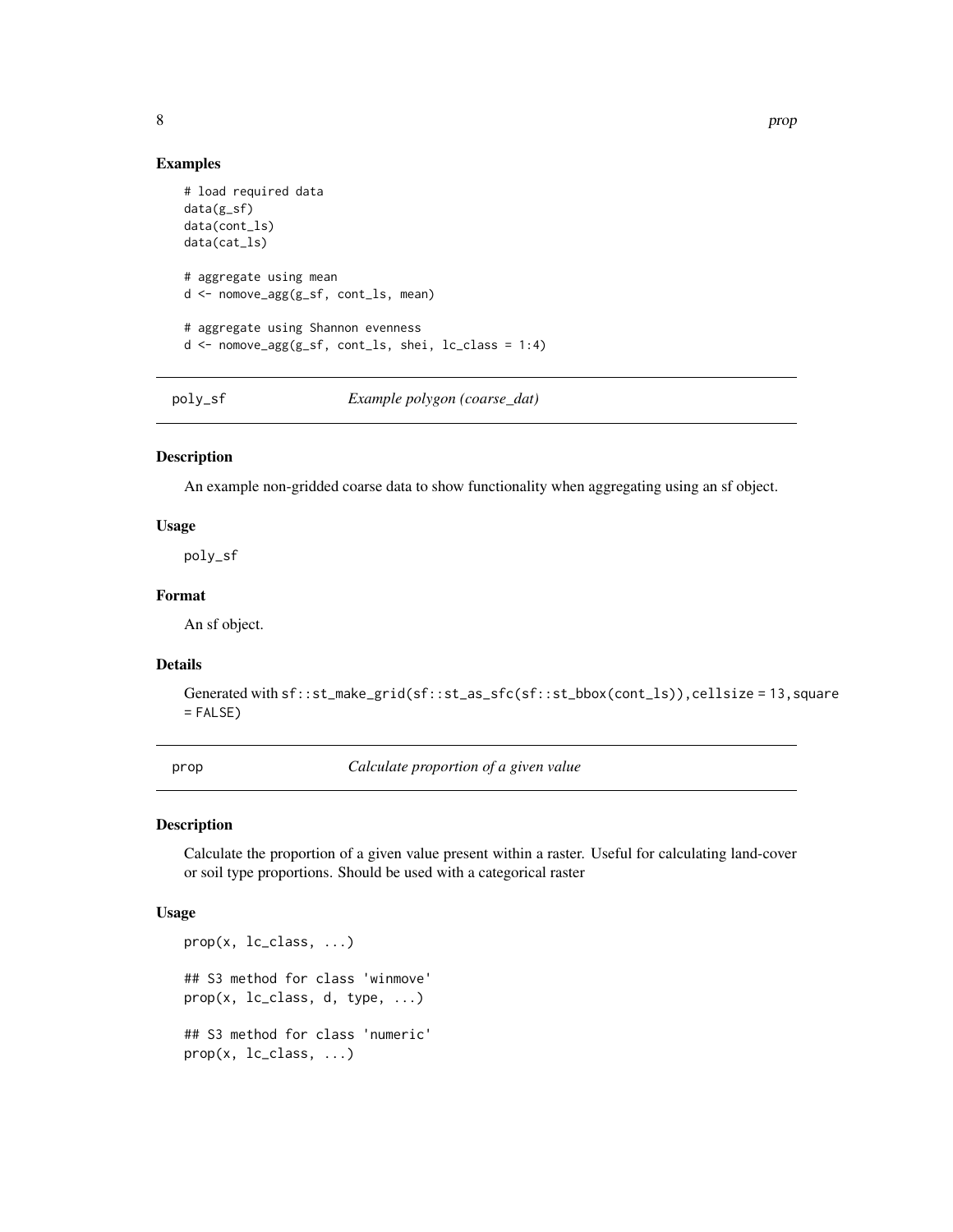#### <span id="page-8-0"></span>var\_range 9

#### **Arguments**

| X        | numeric, winmove. The data over which to calculate the proportion                                                                                 |
|----------|---------------------------------------------------------------------------------------------------------------------------------------------------|
| lc_class | numeric. The class value to calculate the proportion of                                                                                           |
| $\cdot$  | further arguments passed to or from other methods                                                                                                 |
| d        | numeric. If type=circle, the radius of the circle (in units of the CRS). If<br>type=rectangle the dimension of the rectangle (one or two numbers) |
| type     | character. The shape of the moving window                                                                                                         |

#### Value

If  $class(x) == "winnove",$  a smoothed raster with the proportion of cells of the given class calculated within the specified moving window

If  $class(x) == "numeric",$  a single value representing the proportion of values of a given class in x

## Examples

```
# load required data
data(cat_ls)
# convert data to object of class winmove
cat_ls <- new("winmove", cat_ls)
# aggregate using a rectangular window with dimension 5 for class 3
d \leq prop(cat_ls, d = 5, type = "rectangle", lc_class = 3)
# convert data to object of class numeric
cat_ls <- raster::values(cat_ls)
d \leftarrow \text{prop}(\text{cat}\_ls, \_lc\_class = 2)
```
var\_range *Size of range of values*

#### Description

Calculates the difference between the maximum and minimum value

```
var_range(x, ...)
## S3 method for class 'winmove'
var_range(x, d, type, na.rm = TRUE, ...)## S3 method for class 'numeric'
var_range(x, na.rm = TRUE, ...)
```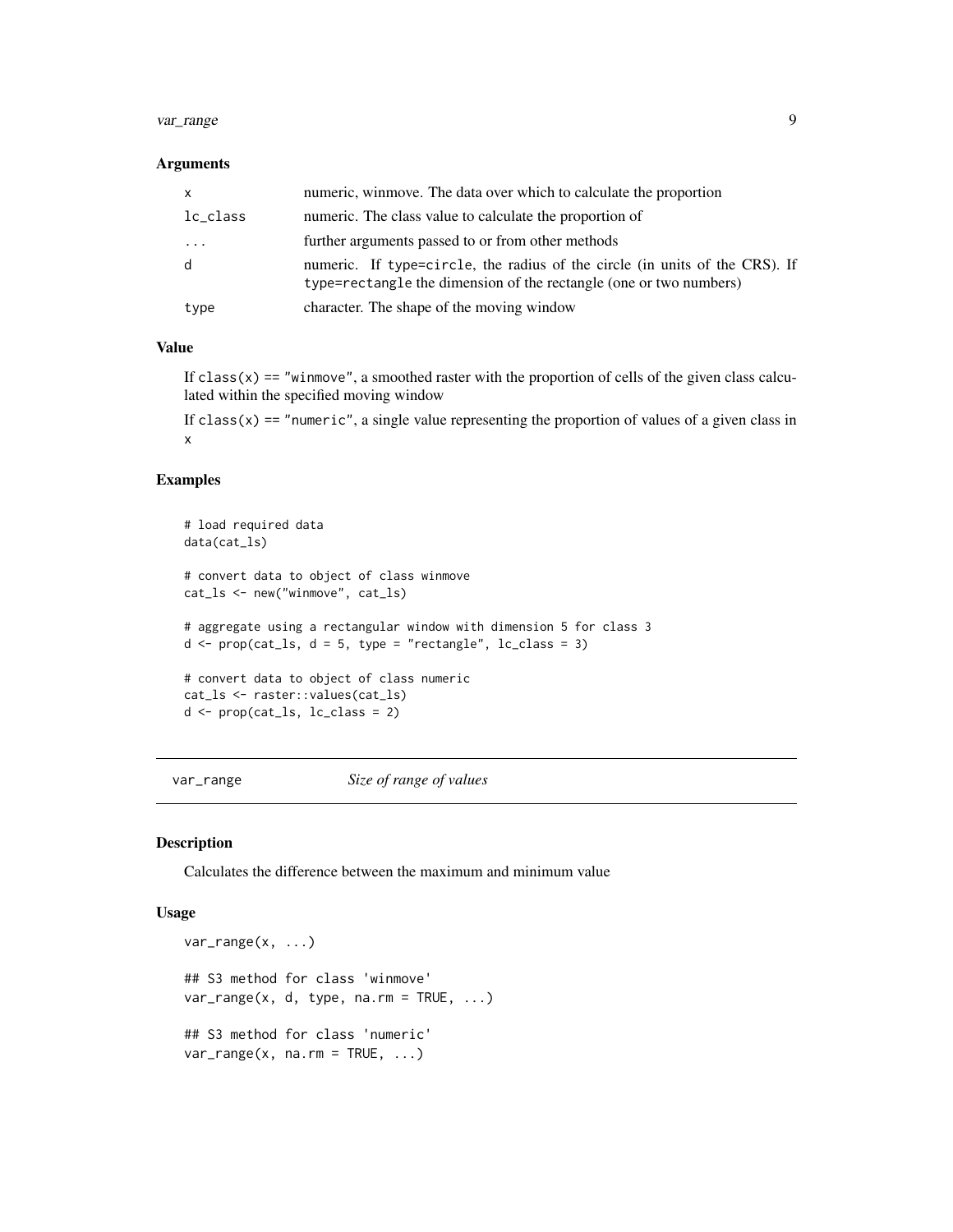#### <span id="page-9-0"></span>Arguments

| $\mathsf{x}$        | RasterLayer. The data over which to calculate the range size                                                                                      |
|---------------------|---------------------------------------------------------------------------------------------------------------------------------------------------|
| $\cdot \cdot \cdot$ | further arguments passed to or from other methods                                                                                                 |
| d                   | numeric. If type=circle, the radius of the circle (in units of the CRS). If<br>type=rectangle the dimension of the rectangle (one or two numbers) |
| type                | character. The shape of the moving window                                                                                                         |
| na.rm               | logical. indicates whether NA values should be stripped before the computation<br>proceeds. $na$ . $rm = TRUE$ is the default                     |

#### Value

If  $\text{class}(x) =$  "winmove", a smoothed raster with the size of the range of values calculated within the specified moving window

If class(x) == "numeric", a single value representing the size of the range of values in  $x$ 

## Examples

```
# load required data
data(cat_ls)
data(cont_ls)
# convert data to object of class winmove
cat_ls <- new("winmove", cat_ls)
# aggregate using a rectangular window with dimensions c(2,3)
d \leq range(cont_ls, d = c(2,3), type = "rectangle")
# convert data to object of class numeric
cont_ls <- raster::values(cont_ls)
d <- range(cont_ls)
```
winmove *Create moving window surface*

#### Description

Smooth a raster surface using a moving window with a given function, radius and shape.

```
winmove(fine_dat, d, type = c("circle", "rectangle"), win_fun, ...)
```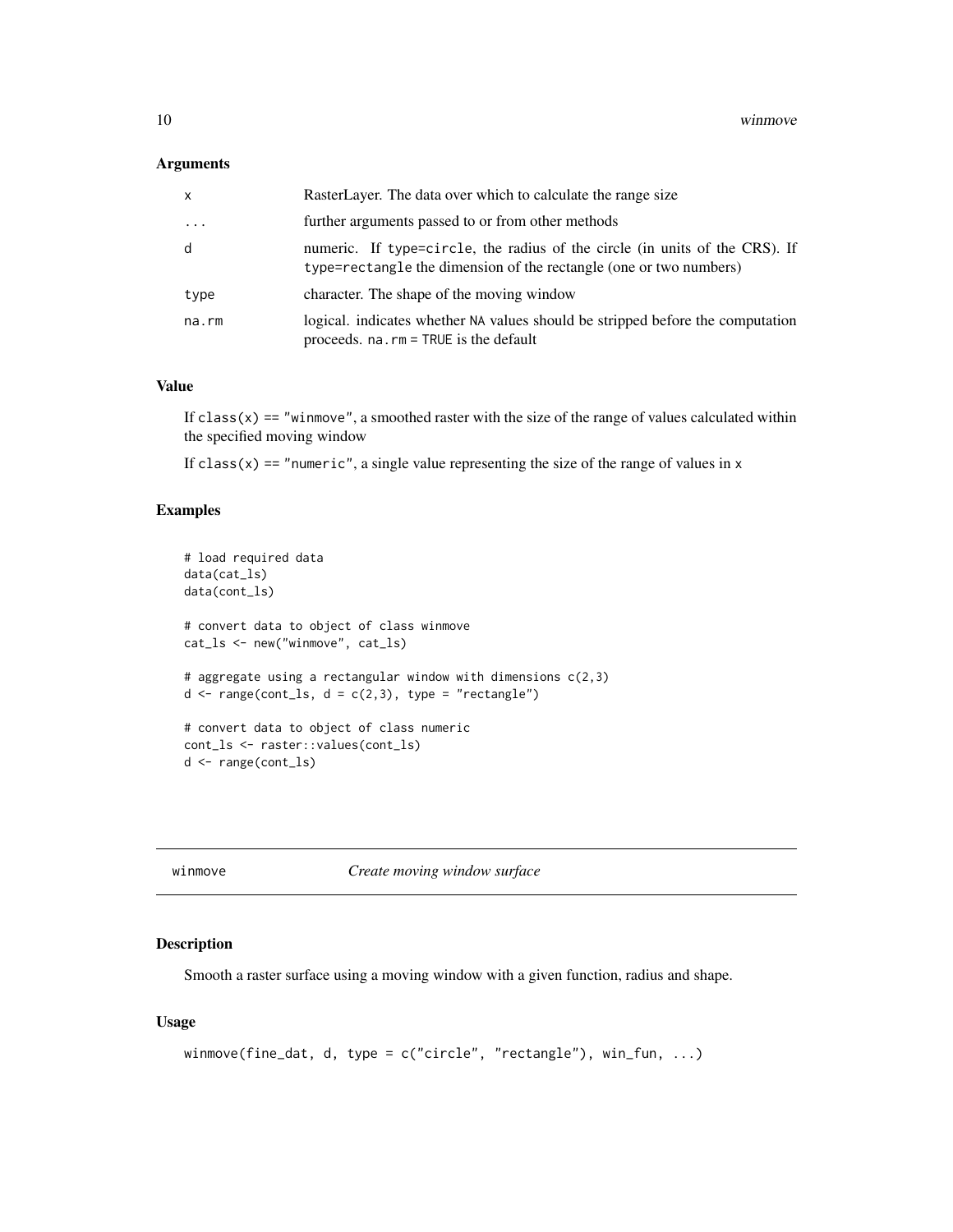#### <span id="page-10-0"></span>winmove-class 11

#### Arguments

| fine_dat  | The raster dataset on which to calculate the moving window function                                                                                                                                                                                                                                                                                                                                                       |
|-----------|---------------------------------------------------------------------------------------------------------------------------------------------------------------------------------------------------------------------------------------------------------------------------------------------------------------------------------------------------------------------------------------------------------------------------|
| d         | numeric. If type=circle, the radius of the circle (in units of the CRS). If<br>type=rectangle the dimension of the rectangle (one or two numbers).                                                                                                                                                                                                                                                                        |
| type      | The shape of the moving window                                                                                                                                                                                                                                                                                                                                                                                            |
| $win_fun$ | function. The function to apply. If not choosing one of the inbuilt grainchanger<br>functions, the function should take multiple numbers, and return a single num-<br>ber. For example mean, modal, min or max. It should also accept a na. rm argu-<br>ment (or ignore it, e.g. as one of the 'dots' arguments. For example, length will<br>fail, but function( $x, \ldots$ ){na.omit(length( $x$ ))} works. See Details |
| .         | further arguments passed to or from other methods                                                                                                                                                                                                                                                                                                                                                                         |

## Details

grainchanger has several built-in functions. Functions currently included are:

- wm\_shei Shannon evenness, requires the additional argument lc\_class (vector or scalar)
- wm\_prop Proportion, requires the additional argument lc\_class (scalar)
- wm\_classes Unique number of classes in a categorical landscape
- var\_range Range (max min)

#### Value

RasterLayer. A smoothed raster with the moving window values calculated

#### Examples

```
# load required data
data(cat_ls)
data(cont_ls)
# calculate the moving window mean
d <- winmove(cont_ls, 5, "rectangle", mean)
# calculate the moving window Shannon evenness
d <- winmove(cat_ls, 5, "rectangle", shei, lc_class = 1:4)
```
winmove-class *An S4 class for use with winmove functions (extends RasterLayer)*

## Description

An S4 class for use with winmove functions (extends RasterLayer). Objects will need to be set to this class in order to be used with the inbuilt winmove functions (e.g. mean, prop, var\_range, shdi, shei)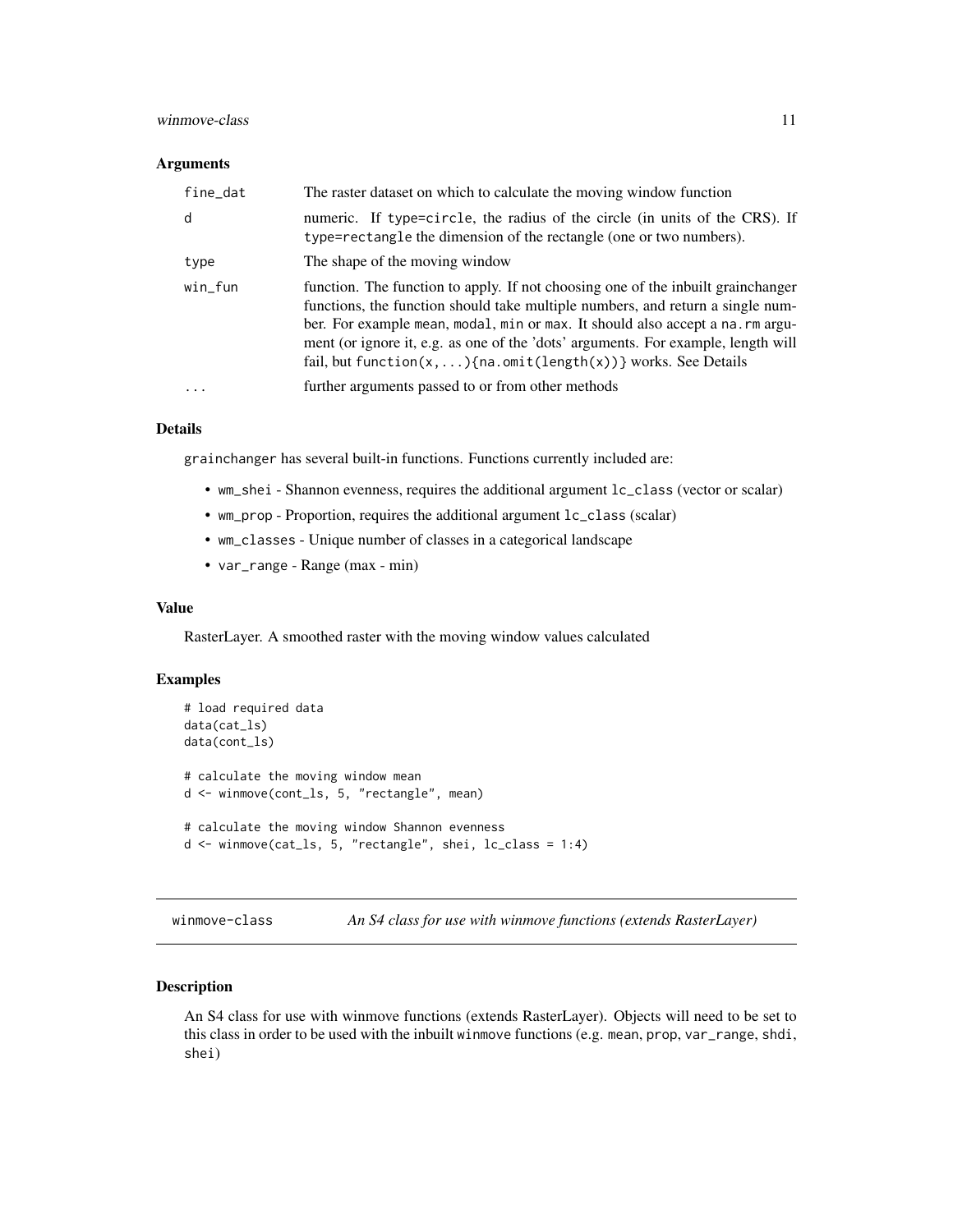## <span id="page-11-0"></span>Slots

Slots for RasterLayer and RasterBrick objects

title: Character

file: Object of class ".RasterFile"

data: Object of class ".SingleLayerData" or ".MultipleLayerData"

history: To record processing history, not yet in use

legend: Object of class .RasterLegend, Default legend. Should store preferences for plotting. Not yet implemented except that it stores the color table of images, if available

extent: Object of [Extent-class](#page-0-0)

ncols: Integer

nrows: Integer

crs: Object of class "CRS", i.e. the coordinate reference system. In Spatial\* objects this slot is called 'proj4string'

#### Examples

```
# load required data
data(cat_ls)
# set \code{cat_ls} to object of class winmove
new("winmove", cat_ls)
```
winmove\_agg *Moving-window data aggregation*

#### Description

Calculate the mean moving window value for a given radius, shape and function for each cell in a larger resolution grid.

```
winmove_agg(
  coarse_dat,
  fine_dat,
  d,
  type = c("circle", "rectangle"),
  win_fun,
  agg_fun = mean,
  is_grid = TRUE,
  quiet = FALSE,
  ...
)
```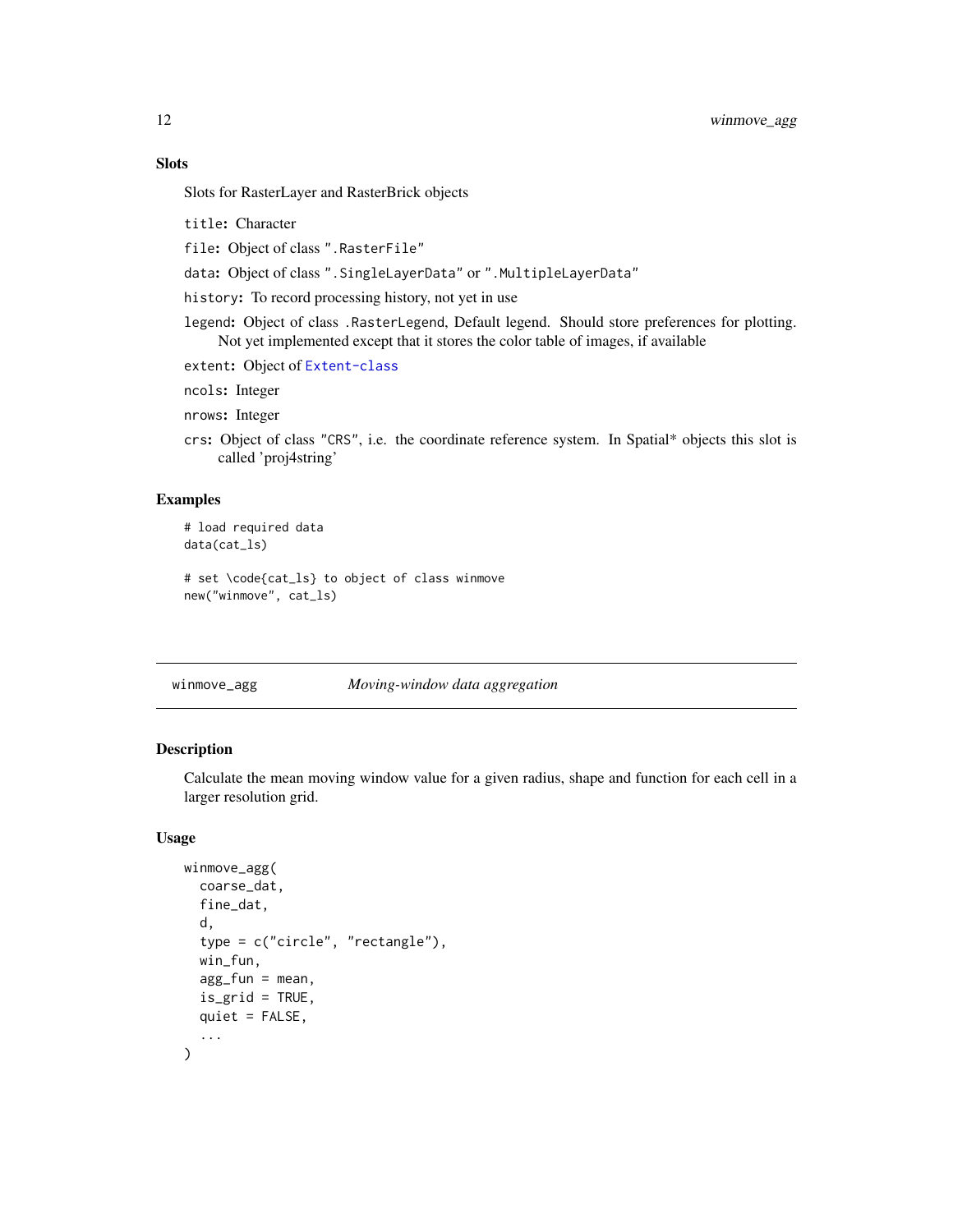## winmove\_agg 13

#### Arguments

| coarse_dat | sf, Raster* or Spatial* object. The coarse grain data (response data) across<br>which to calculate the aggregated moving window function                                                                                                                                                                                                                                     |
|------------|------------------------------------------------------------------------------------------------------------------------------------------------------------------------------------------------------------------------------------------------------------------------------------------------------------------------------------------------------------------------------|
| fine_dat   | Raster* object. The fine grain data (predictor / covariate data) to aggregate                                                                                                                                                                                                                                                                                                |
| d          | numeric. If type=circle, the radius of the circle (in units of the CRS). If<br>type=rectangle the dimension of the rectangle (one or two numbers).                                                                                                                                                                                                                           |
| type       | character. The shape of the moving window                                                                                                                                                                                                                                                                                                                                    |
| win_fun    | character. The function to apply to the moving window. The function win_fun<br>should take multiple numbers, and return a single number. For example mean,<br>modal, min or max. It should also accept a na. rm argument (or ignore it, e.g. as<br>one of the 'dots' arguments. For example, length will fail, but function(x,  ) {na.omit(length(x))}<br>works. See Details |
| agg_fun    | character. The function by which to aggregate. By default this is set to mean                                                                                                                                                                                                                                                                                                |
| is_grid    | logical. Use TRUE (default) if g contains only rectangular cells (i.e. a grid). If g<br>is any other polygon file, this should be set to false                                                                                                                                                                                                                               |
| quiet      | logical. If FALSE (default) and is_grid == TRUE the user gets a warning that the<br>aggregation assumes all cells are rectangular                                                                                                                                                                                                                                            |
| $\cdots$   | further arguments passed to or from other methods                                                                                                                                                                                                                                                                                                                            |

#### Details

grainchanger has several built-in functions. Functions currently included are:

- shdi Shannon diversity, requires the additional argument  $lc\_class$  (vector or scalar)
- shei Shannon evenness, requires the additional argument lc\_class (vector or scalar)
- prop Proportion, requires the additional argument lc\_class (scalar)
- var\_range Range (max min)

Note that winmove\_agg can be run in parallel using plan(multiprocess) from the future package.

#### Value

Numeric vector containing moving window values calculated for each grid cell

## Examples

```
## Not run:
# load required data
data(g_sf)
data(cont_ls)
data(cat_ls)
# aggregate using mean
d <- winmove_agg(g_sf, cont_ls, 5, "rectangle", mean)
# aggregate using Shannon evenness
```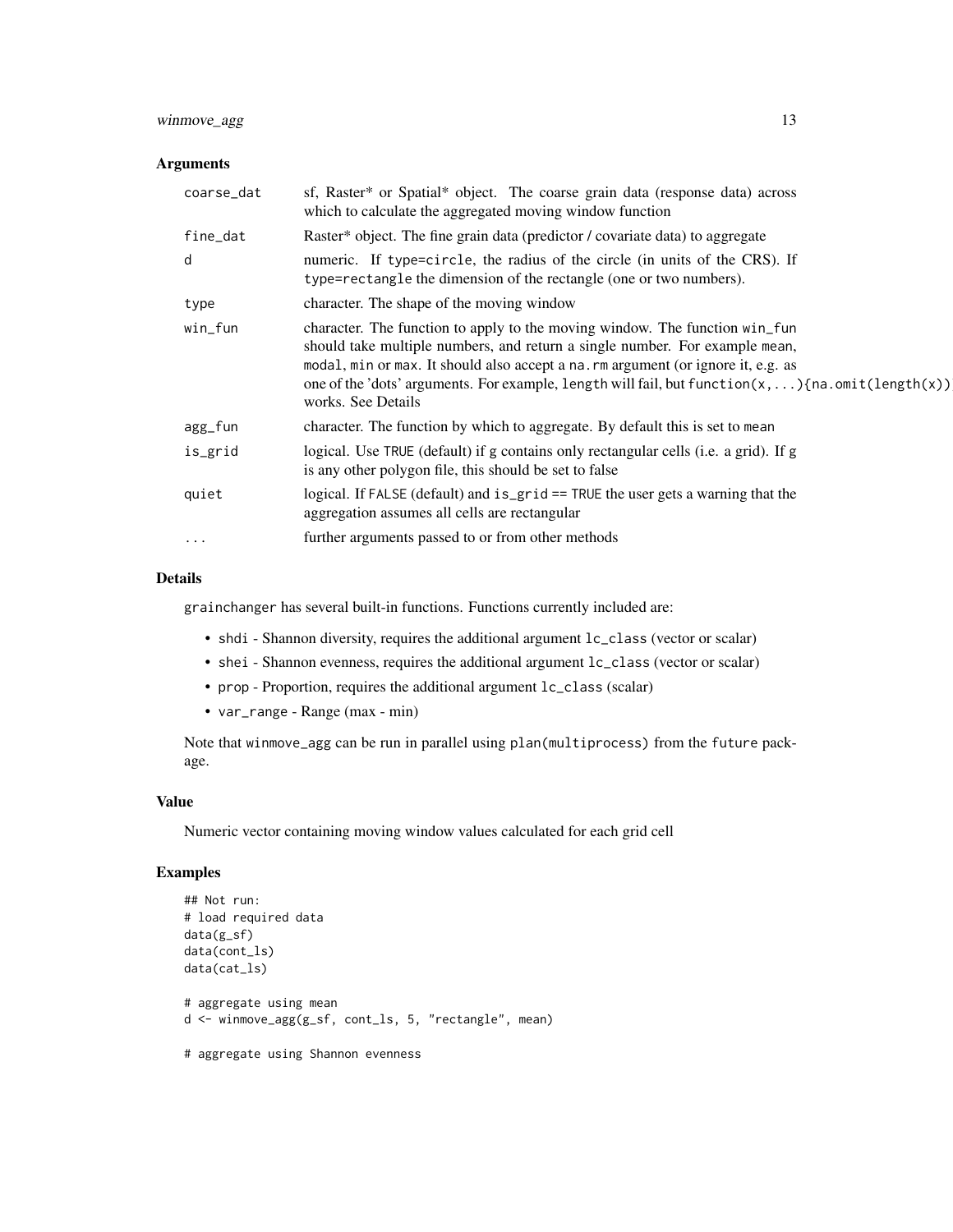d <- winmove\_agg(g\_sf, cat\_ls, 5, "rectangle", shei, lc\_class = 1:4)

## End(Not run)